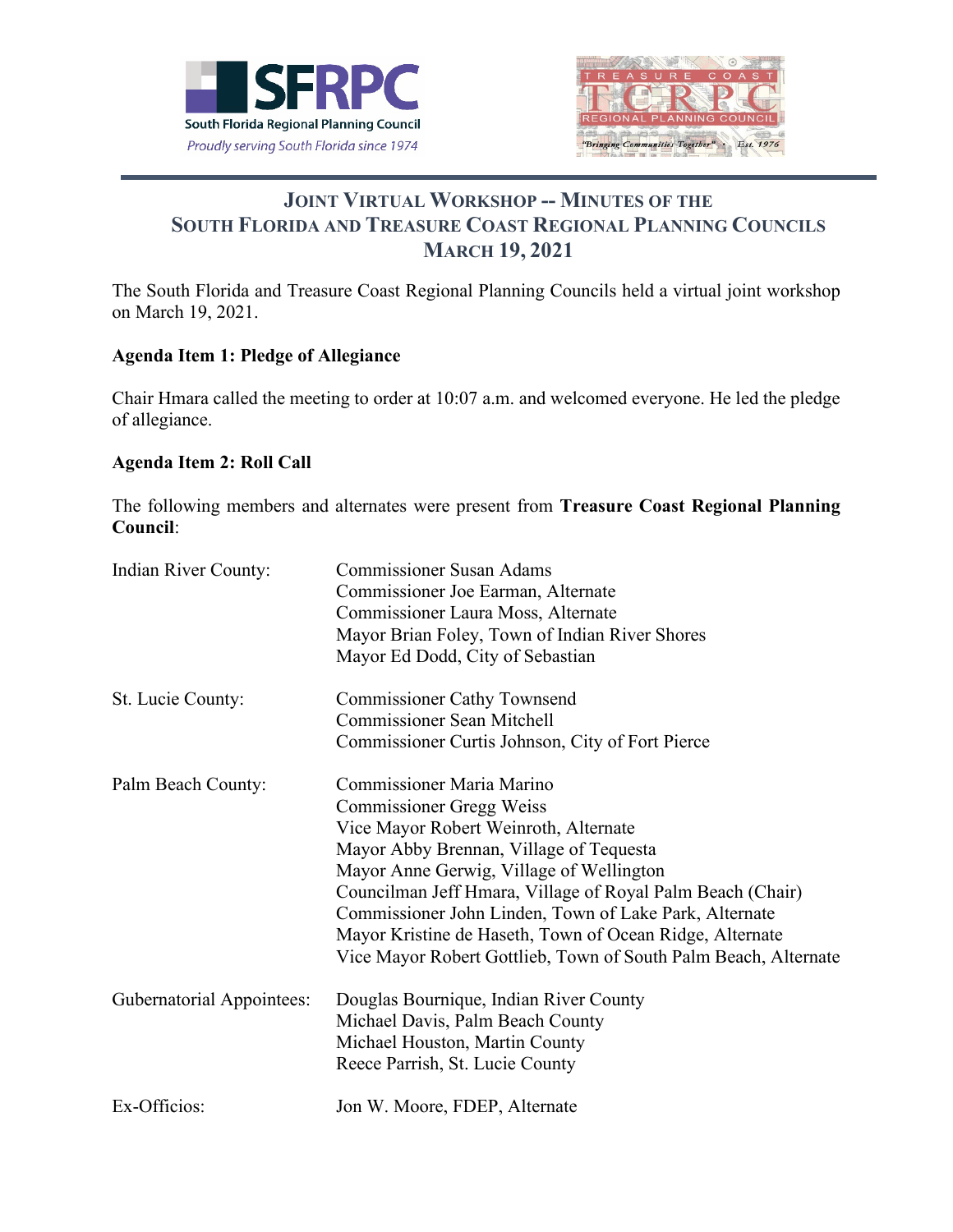| Council Staff:                   | Thomas Lanahan, Executive Director<br>Kathryn Boer<br>Phyllis Castro<br>Kim DeLaney<br>Liz Gulick<br>Stephanie Heidt<br>Dana Little<br>Terry Ann Paulo<br>Jessica Seymour      |
|----------------------------------|--------------------------------------------------------------------------------------------------------------------------------------------------------------------------------|
| Council Attorney:                | Keith Davis                                                                                                                                                                    |
|                                  | The following members were present from South Florida Regional Planning Council:                                                                                               |
| <b>Broward County:</b>           | Mayor Steve Geller<br>Mayor Greg Ross, City of Cooper City<br>Vice Mayor Michael Udine<br>Mayor Ana Ziade, North Lauderdale                                                    |
| Miami-Dade County:               | Commissioner Oliver Gilbert, III<br>Council Member Jordan Leonard, Town of Bay Harbor Islands                                                                                  |
| Monroe County:                   | Commissioner Samuel Kaufman, City of Key West                                                                                                                                  |
| <b>Gubernatorial Appointees:</b> | Mario J. Bailey (Chair)<br>Cary Goldberg                                                                                                                                       |
| Ex-Officios:                     | Dat Huynh, FDOT<br>Laura Corry, SFWMD                                                                                                                                          |
| Council staff:                   | Isabel Cosio Carballo, Executive Director<br>Eralda Agolli<br>Mark Cassidy<br>Alisha Lopez<br>Christina Miskis<br>Jason McMahon<br>Jennie Sullivan<br>Leandro Braslavsky Soldi |
| Council Attorney:                | Sam Goren                                                                                                                                                                      |

# **Agenda Item 3: Chair's Comments – The Honorable Jeff Hmara, Chair, TCRPC; and Mario J. Bailey, Chair, SFRPC**

On behalf of the Treasure Coast Regional Planning Council (TCRPC), Chair Hmara welcomed and thanked everyone for attending today's joint meeting.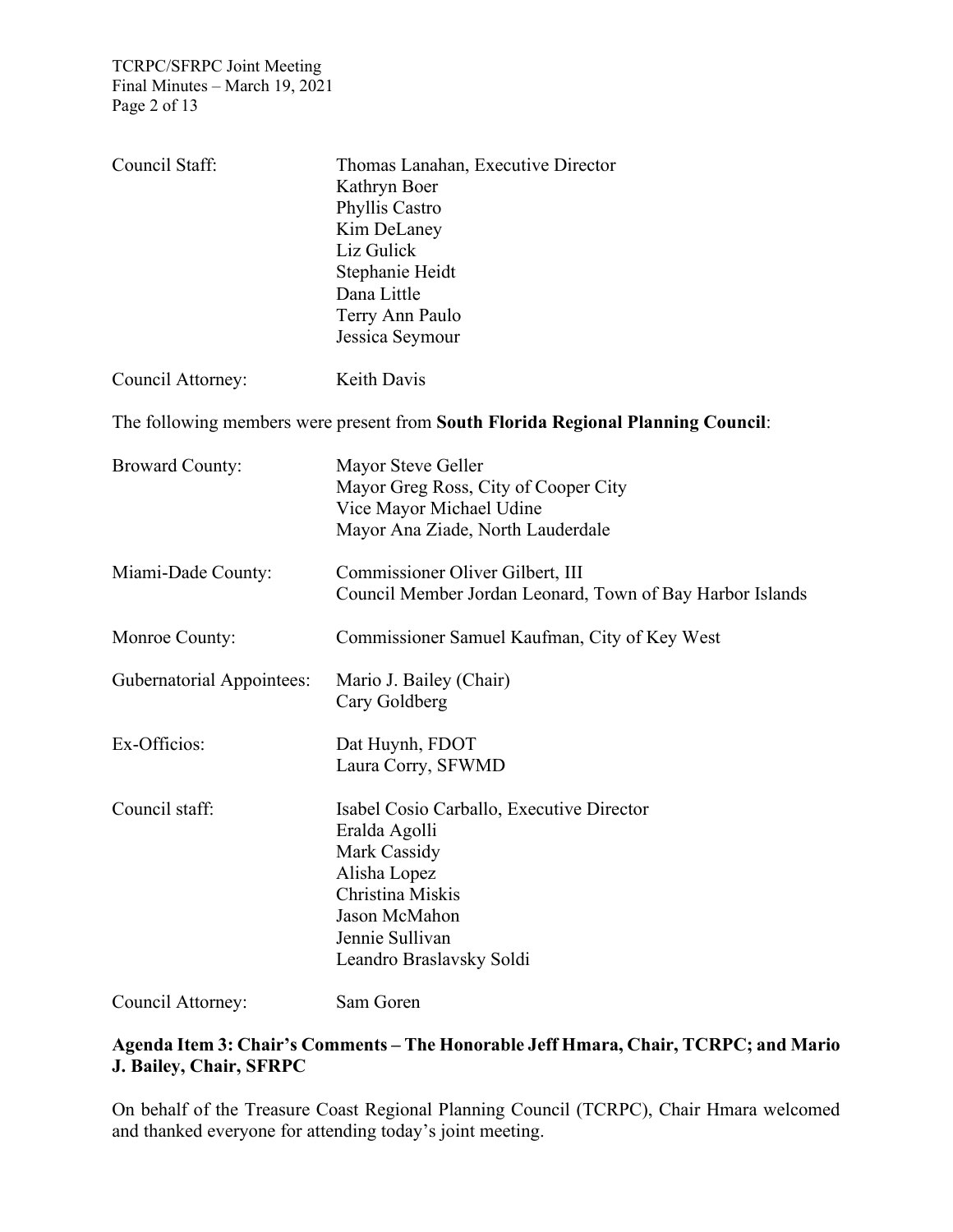On behalf of the South Florida Regional Planning Council (SFRPC), Chair Bailey welcomed everyone and expressed his excitement for today's meeting. Chair Bailey noted that Ms. Laura Corry is retiring and will be greatly missed. She has been a member of the SFRPC for eight years and an employee of the South Florida Water Management District (SFWMD) for 30 years. He pointed out her accomplishments.

Chair Bailey recognized new appointed members to the SFRPC:

- − Commissioner Rene Garcia, Miami-Dade County
- − Commissioner Oliver Gilbert, III, Miami-Dade County
- − Mayor Ana Ziade, North Lauderdale
- − Commissioner Eddie Martinez, Monroe County

#### **Agenda Item 4: South Florida Water Management District Overview – Presentation by Drew Bartlett, Executive Director**

Mr. Drew Bartlett, Executive Director, South Florida Water Management District updated Council members on District activities.

Mr. Bartlett noted he was hired as Executive Director of the SFWMD in March of 2019. The district was challenged with 29 projects. The district has executed over \$700 million worth of contracts for infrastructure projects to improve water resources. He thanked everyone for their leadership during the pandemic. He noted that Ms. Jennifer Reynolds will give an update on the Comprehensive Everglades Restoration Plan. The district is getting behind the Army Corps of Engineers to do a re-study of the Central and South Florida flood control system. The district is doing its own analysis at the critical flood control canal, applying for federal grants to do some work on infrastructure, to make sure we can continue to provide flood protection. The district is preparing for hurricane season, updating and readying the pumps. The district continues to work with local governments. Chair Hmara thanked Mr. Bartlett for his presentation.

#### **Agenda Item 5: Florida Department of Economic Opportunity: Programs and Funding Opportunities – Presentation by Dane Eagle, Executive Director**

Mr. Dane Eagle, Executive Director, Florida Department of Economic Opportunity (FDEO) updated Councilmembers on FDEO activities and the state of the economy. The presentation is available on TCRPC's Website: **[2021-03-CM-Presentations.pdf \(tcrpc.org\)](https://tcrpc.org/wp-content/uploads/2021/03/2021-03-CM-Presentations.pdf)**

Mr. Eagle was appointed Executive Director of the FDEO in 2020. He noted that the FDEO has had its challenges over the past year due to the COVID-19 pandemic, but Florida has remained open for business.

Prior to 2011, the FDEO did not exist. There were three separate agencies under the Governor's purview that were all combined into one, and those agencies still exist as three different divisions that make up the DEO. The Division of Community Development works closely with local governments, regional planning councils, counties, and cities, etc.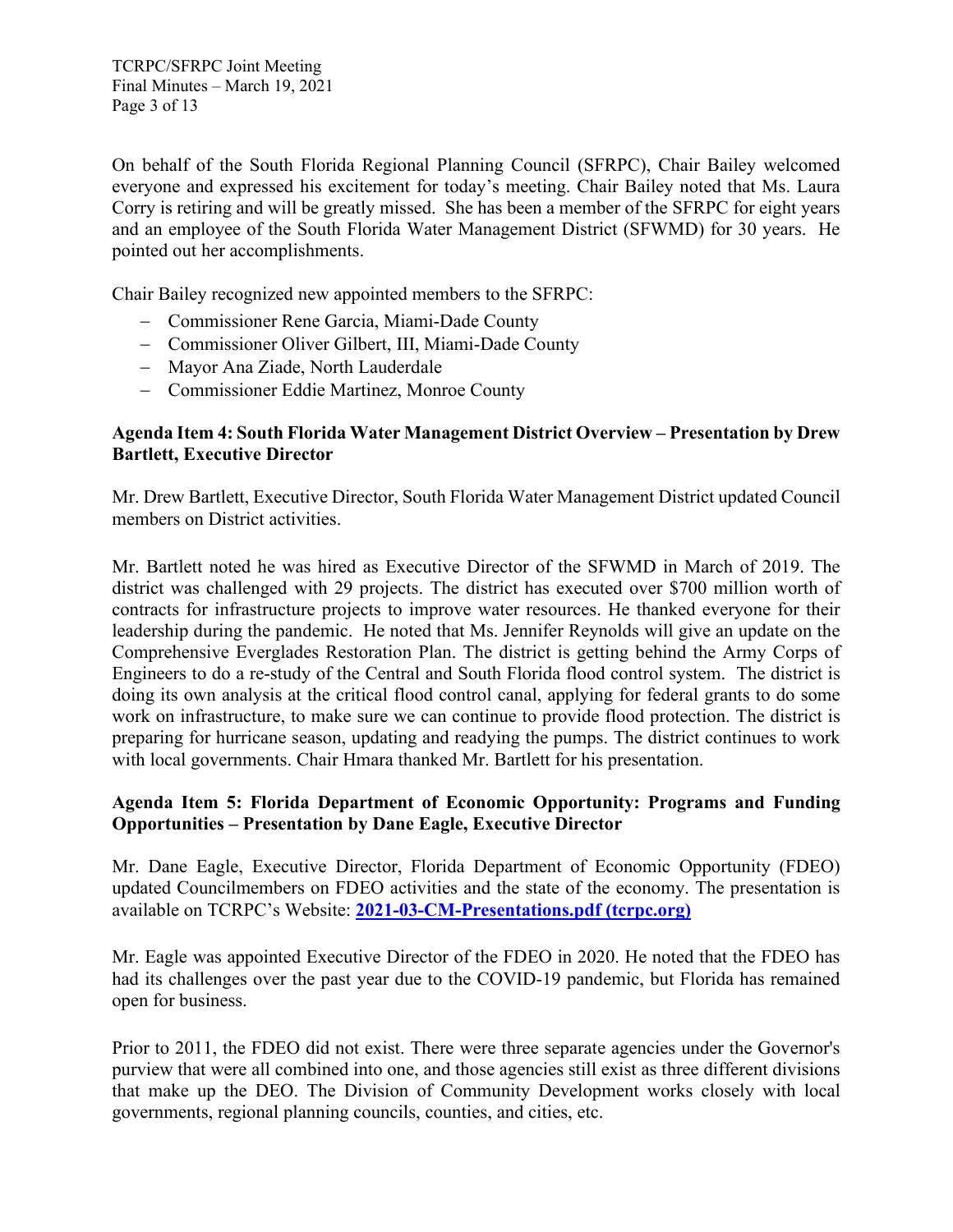The FDEO contracts with the Florida Housing Finance Corporation on affordable housing.

The newly created and all-important Florida Office of Broadband was established in the July 2020 Legislative Session. A major part of the Community Development division is the Office of Long-Term Resiliency from which HUD and CDBG funds are received by FDEO, ensuring local communities can rebuild after storms and become more resilient for future storms.

The Division of Strategic Business Development, formerly the Governor's Office of Tourism Trade and Economic Development, contracts with Enterprise Florida, Visit Florida, and Space Florida to make sure that people all over the country know that Florida is open for business and for tourists.

The FDEO works closely with the Department of Labor to administer unemployment insurance. The FDEO also works closely with Career Source for workforce development, assisting people who need a job in finding one or helping people who desire career advancement in developing additional skills.

Mr. Eagle noted that the FDEO has three 2021 Legislative Priorities on which they are working:

SB 1948/HB 1463: Reemployment Assistance Program Modernization SB 968/HB 379: Public Records/Economic Development Agency SB 982/HB 6071: Tax Refund Program for Qualified Target Industry Business

Chair Bailey asked Mr. Eagle how the RPCs could be more helpful and a better partner to the FDEO. Mr. Eagle thanked the regional planning councils for their discussion on the broadband needs. He also reminded the RPCs to stay aware of grant programs that the FDEO offers.

Mayor and former Senator Geller thanked Mr. Eagle for his presentation and noted that Florida is fortunate to have him. Chair Bailey thanked Mr. Eagle for his presentation and looks forward to a longstanding relationship with the FDEO.

# **Agenda Item 6: Twenty Years of CERP – Past, Presentation, and Future**

PowerPoint presentations were given by council member Michael Davis, Senior Vice President & Chief Strategy Officer, WGI and Ms. Jennifer Reynolds, Director of Ecosystem Restoration and Capital Projects, SFWMD (U.S. ACOE, Lt. Colonel ret.). The presentations are available on TCRPC's Website: **[2021-03-CM-Presentations.pdf \(tcrpc.org\)](https://tcrpc.org/wp-content/uploads/2021/03/2021-03-CM-Presentations.pdf)**

Mr. Davis began with a discussion about the formulation of the Comprehensive Everglades Restoration Plan (CERP), the policy foundation, and how the Water Resources Development Act (WRDA) of 2000 was formulated which authorized CERP. The CERP plan itself is about 4000 pages and cost about \$20 million to develop. It is estimated that CERP would take approximately 30+ years to complete. After the plan was completed, the job was to write the legislation for WRDA 2000. WRDA is an authorization of projects that allows for an appropriation but does not appropriate money for projects. The WRDA of 2000 was signed in December 2000, and the latest enacted in late 2020.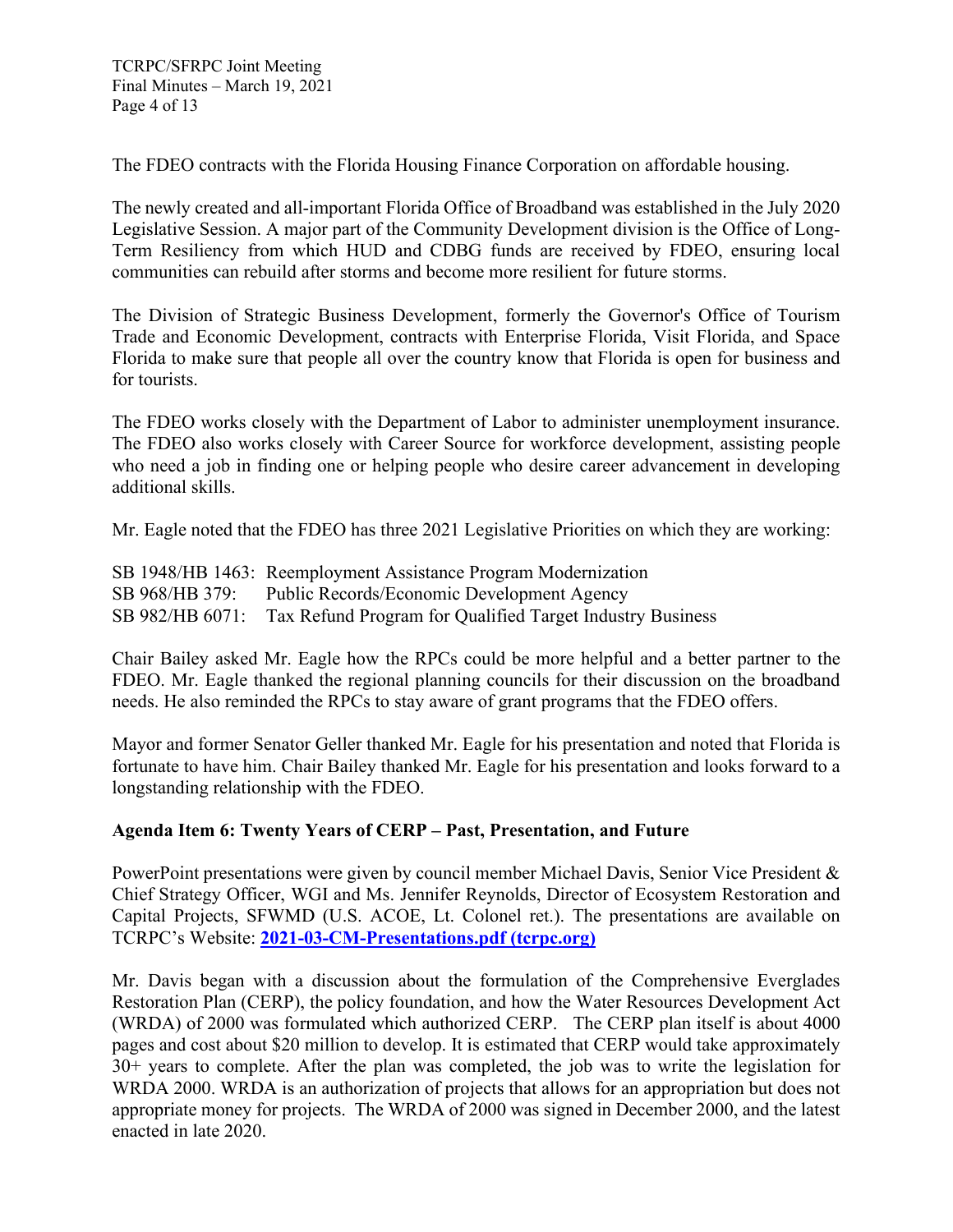Ms. Reynolds thanked Michael Davis for providing a history of Everglades Restoration, and CERP. Ms. Reynolds talked about the progress of the CERP. She noted over the last few years there has been a tremendous amount of momentum regained in this program which has to do with the collaboration of federal, state, local, and tribal entities coming together to advocate for priorities that help us to conserve the water resources of our nation and our state here in South Florida. Acquired over 265,000 acres of land -- sixty-five percent of all the surplus land has been acquired and is allowing us to keep the momentum going on projects as we receive the funding to complete things.

Ms. Reynolds noted over \$6 billion dollars has already been invested in South Florida projects, including some of those critical projects that started before CERP was authorized and then including the CERP projects moving forward.

Ms. Reynolds shared information on the following projects:

- Kissimmee River Restoration
- Tamiami Trail Bridges
- Indian River Lagoon
- Picayune Strand Restoration Project
- Caloosahatchee River (C-43) West Basin Storage Reservoir
- Broward County Water Preserve Area.
- Biscayne Bay Coastal Wetlands Phase 1
- Central Everglades Planning Project WRDA
- Central Everglades Planning Project Everglades Agricultural Area Reservoir Project
- Central Everglade Planning Project S333N, Old Tamiami Trail
- Loxahatchee River Watershed Restoration Project WRDA 2020
- Lake Okeechobee Watershed Restoration Project Aquifer Storage and Recovery
- Western Everglades Restoration Project
- Biscayne Bay Southeastern Everglades Ecosystem Restoration
- Southern Everglades

Chair Mario Bailey had a question regarding the reservoir storage. Ms. Reynolds noted the reservoirs under construction include water quality components that help make sure that the water being delivered back to the natural system is cleaner than when it entered the reservoirs. The district is looking at doing a combination of natural and chemical treatment to address the nitrogen. She noted that alum is very effective at removing nitrogen from water.

A member of the public asked what will be treated for and not treated for before water goes into the aquifer underground via the Aquifer Storage and Recovery wells. Ms. Reynolds noted that there are primary and secondary drinking water standards. There are different elements that have to do with micro level contaminants as well as particulate matter and chemicals. Elements that have to be removed from the water before it can be injected and those are in line with both the Environmental Protection Agency and the State of Florida's drinking water standards, and they are looking at treating that water. She also noted they are looking at feasibility of different types of treatments, to choose the one that is most effective, the most reasonable cost, and they are looking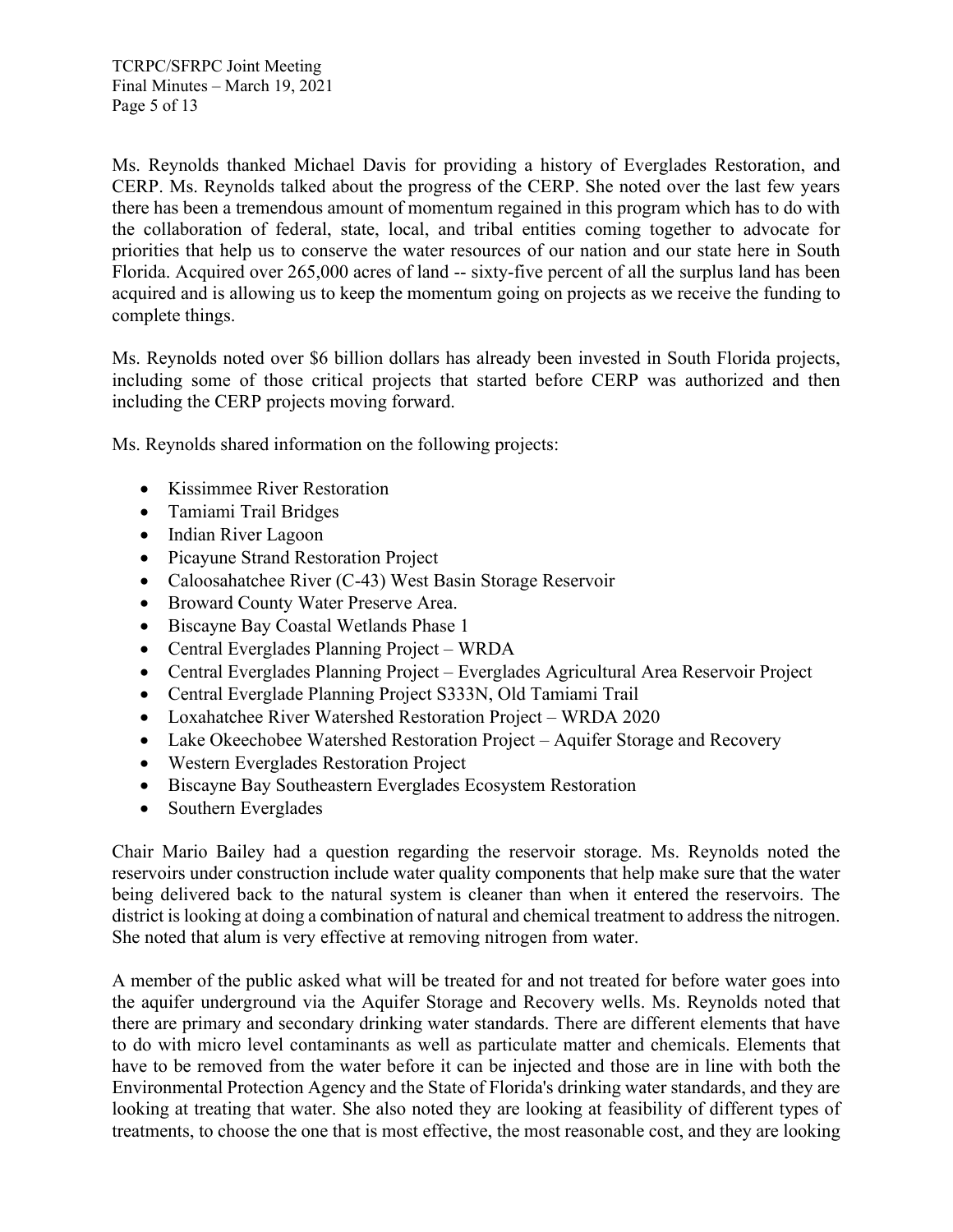at doing some proof-of-concept studies with different vendors and different technologies this summer and early fall so that SFWMD can choose the best technology ahead of doing any injection.

Chair Hmara asked what timeline is being considered for the proof-of-concept pilot projects.

Ms. Reynolds noted that the district is looking at implementing ASR in a phased fashion. They are starting with the two test wells at the two sites mentioned earlier, for which each will take about a year to drill. These are 36-inch wells -- over 50 inches of a hole in the ground to put casing in and to make sure that those wells are going in properly. One well is in the upper Floridan, and the other well is in the Avon Park Permeable Zone. In addition to the year that it takes to drill those wells, it then requires a year of testing. She indicated they are working with the contractor on the schedule now, and some of that information will arrive sooner than others. Following that, they will look at proof-of-concept for treatment technologies this summer or early fall. This will allow them to combine that information with the information received from the exploratory wells, to inform design before moving into the next phase of implementing a full cluster. Once they can design and construct a cluster, then we'll be able to do cycle testing of that cluster, which will help to really understand the viability of ASR in a more expanded fashion.

Ms. Reynolds stated the integrated delivery schedules go out to 2030, but that does not include some of the projects that are still under the study phase. The integrated delivery schedule that was built demonstrates how significant of an investment it takes to move projects up-to-speed so that they can be implemented. This investment is looking at over \$800 million a year for the next five years.

Chair Hmara thanked Mr. Davis and Ms. Reynolds for their presentations and stated what a remarkable journey CERP has been so far.

# **Agenda Item 7: Central and Southern Florida Flood Project Risk Management Infrastructure Resiliency Plan Study**

Jennifer L. Jurado, Ph.D., Deputy Director and Chief Resilience Officer Broward County Environmental Protection and Growth Management Department provided a presentation on the Central and Southern Florida Flood project and talked about the Resilience Plan Study. The presentation is available on TCRPC's Website: **[2021-03-CM-Presentations.pdf \(tcrpc.org\)](https://tcrpc.org/wp-content/uploads/2021/03/2021-03-CM-Presentations.pdf)**

Overview of the C&SF Project:

- Designed more than 70 years ago
- Anticipated to service 2 million residents, but today the system services a region of 11 million and is expected to grow to 15 million in the next 30 years
- System operated for collective purpose of flood control; water supply; mitigation for saltwater intrusion; natural system water deliveries (Everglades National Park, Fish and Wildlife resources)
- Changes in the physical environment
- Serves as the backbone to the Everglades Restoration
- C&SF project is fundamental to the resilience of southeast Florida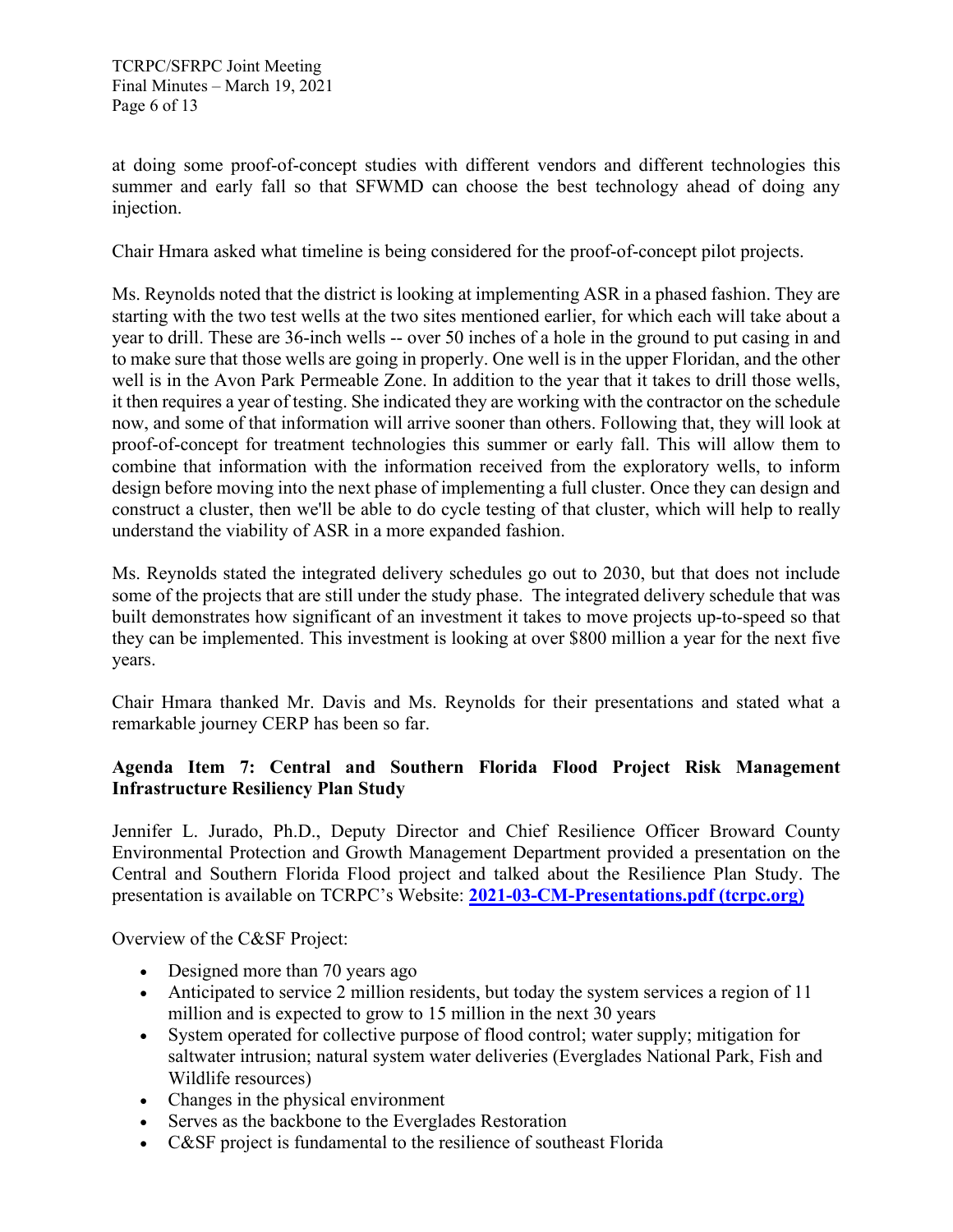TCRPC/SFRPC Joint Meeting Final Minutes – March 19, 2021 Page 7 of 13

In summary, the C&SF system is failing, and a resilience study is overdue. The C&SF Flood Resiliency Study request is for a focused comprehensive study to assess the resiliency of the system's most critical infrastructure and related water resources concerns. The study would also provide recommended areas for further evaluation and study. A Section 216 New Start Study (and funding) must be included in the Fiscal Year (FY) 2022 United States Army Corps of Engineers (USACE) Workplan, providing a study that leads to construction.

Chair Hmara thanked Dr. Jurado for her presentation.

# **Joint Resolution TCSF 21-01 For Discussion**

Chair Hmara noted that each planning council will bring a resolution for consideration at their own meetings urging the USACE to conduct the C&SF Project Risk Management Infrastructure Resiliency Plan Study.

The action items for which they are calling are:

- That the United States Congress allow the USACE to begin an adequate number of newstart studies in the Investigations Account for flood and storm damage reduction in the FY 2022 budget.
- That the United States Congress provide sufficient funding for the USACE in the FY 2022 budget to conduct the C&SF Flood Resiliency Study.
- That the USACE select the C&SF Flood Resiliency Study as a new study and provide it with appropriate funding in the FY 2022 Work Plan for the Army Civil Works program.

Councilmember Davis encouraged expediency and getting to the Chief of Staff to President Biden and others. He pointed out that President Biden is formulating his budget right now to submit to Congress.

Council attorney Davis pointed out that this meeting was noticed and advertised as a workshop and not a regular or special meeting, where action can be taken under the status of state law. For a regional planning council, there must be at least one third of the quorum physically present in the room, and then you can constitute the remainder of the quorum virtually, but we do not have that today. The Councils are not structured today to take any action at this meeting.

Mrs. Carballo noted the SFRPC will follow up with an executed resolution, but there is certainly much that we can do especially with our Board members.

#### **Agenda Item 8: Septic to Sewer Conversion, A Community-wide Approach**

Ms. Donna Rhoden, Special Assistant to the Chief Assistant City Manager, City of Port St. Lucie, provided a presentation on *Septic to Sewer Conversion, Growing a Safer and Healthier Port St. Lucie.* The presentation is available on TCRPC's Website: **[2021-03-CM-Presentations.pdf](https://tcrpc.org/wp-content/uploads/2021/03/2021-03-CM-Presentations.pdf)  [\(tcrpc.org\).](https://tcrpc.org/wp-content/uploads/2021/03/2021-03-CM-Presentations.pdf)**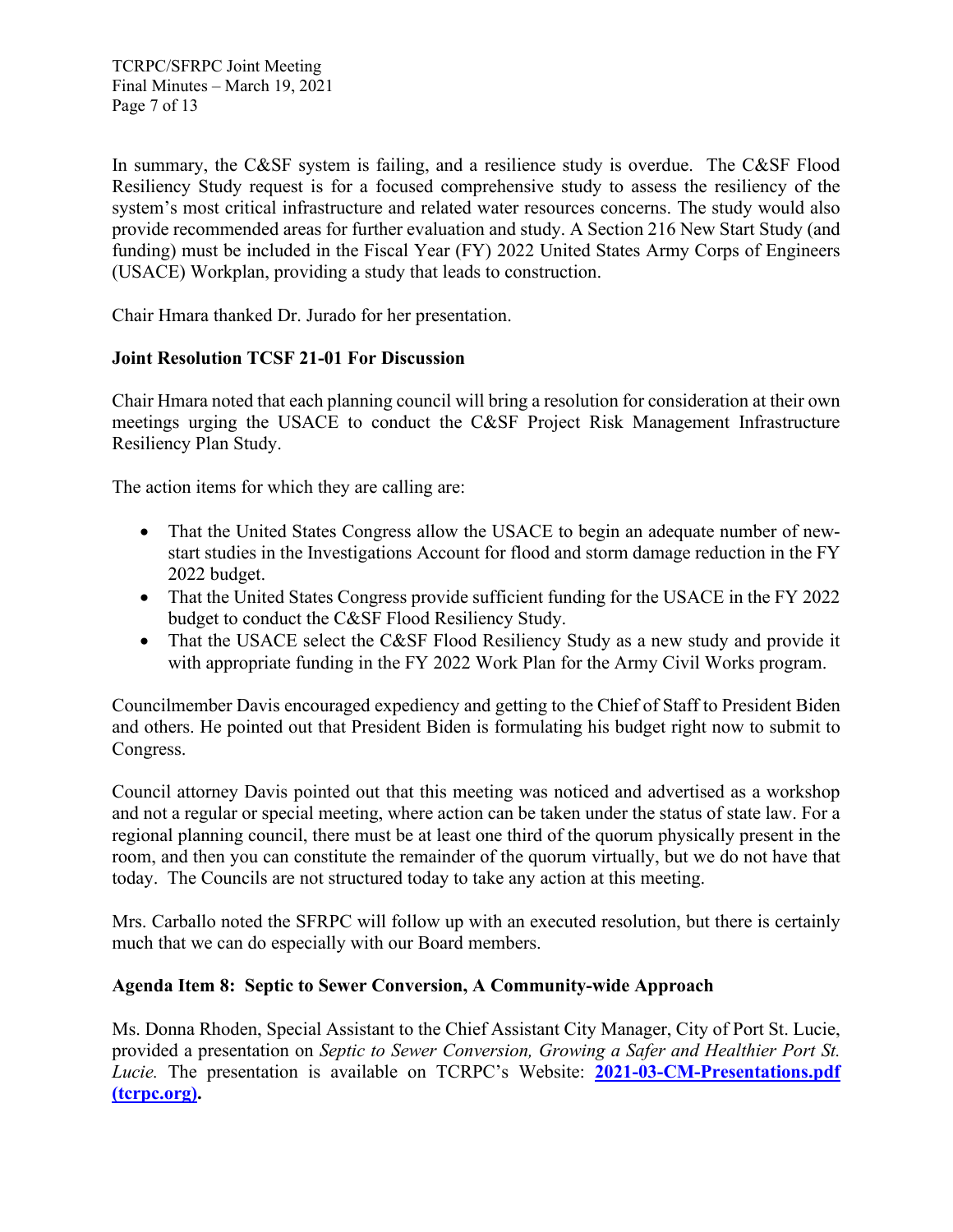Under discussion, Chair Bailey noted that this is a large problem affecting South Florida, and he thanked her for the presentation and the innovation in starting this.

Mr. Lanahan asked what reasons do people give for not connecting: do they not want to be on central sewer, do not want to pay a monthly bill, etc.? Ms. Rhoden noted she has worked in the water and sewer program since it began at the city and has not encountered anyone who wanted to connect for environmental reasons. She noted the bulk of the connections come from either those properties where their septic system has failed and the St. Lucie County Health Department has mandated that they connect, or they are in the process of either refinancing or selling a home. She noted that the mortgages that are now federally funded require that they connect to a public sewer system, if available. If connection costs became a 100% funded by the city, we might increase our numbers to a degree, but a lot of people do not open the envelope. They do not want to see their monthly water bill go up.

Mr. Lanahan asked if a neighborhood with platted, vacant lots has a sewer pipe on the street and you get a building permit for a new house, do you need to connect? Ms. Rhoden said yes. A person cannot get a permit from the health department for a new septic system.

Mr. Lanahan asked if there is no pipe in the street, then may you build a septic tank for the house. Ms. Rhoden stated yes. She noted there are only about 100 properties in the city that do not have a sewer line available to them.

Mayor Geller asked if there were any current programs that the state has funded, and if so, are they applied in general, in the urban areas, or only in certain very limited circumstances? He noted there is a city in Broward that is still on septic, and they want to do everything to get them onto sewer.

Ms. Rhoden noted the city applied for a grant through the legislative request process and received Florida Department of Environmental Protection (FDEP) funding, so that's one process. But of the \$800,000 that the city requested, they only received \$100,000.

Mayor Geller noted that for over 20 years, this has been going through an individual legislative request. But the legislature has discussed, at times, setting aside dollars specifically for septic-tosewer. Ms. Rhoden noted she is not aware of any current program to that extent. The city stumbled upon the National Estuary grant. They applied and received another \$100,000, but truly the only thing that is relative to grants has not been for the conversion process as much as for installation of the infrastructure.

Mr. Bill Eggert, a member of the public, noted that his insurance company recently required him to reroof his house because it was more than 20 years old; asking if this could be a driver for this program. Ms. Rhoden noted she is under contract to get a new roof because her insurance company did not want to ensure a 15-year-old roof. She noted she is already connected to city sewer, but if not, she probably would have been required to connect as part of that refinancing for a new roof.

Chair Hmara thanked her for the presentation.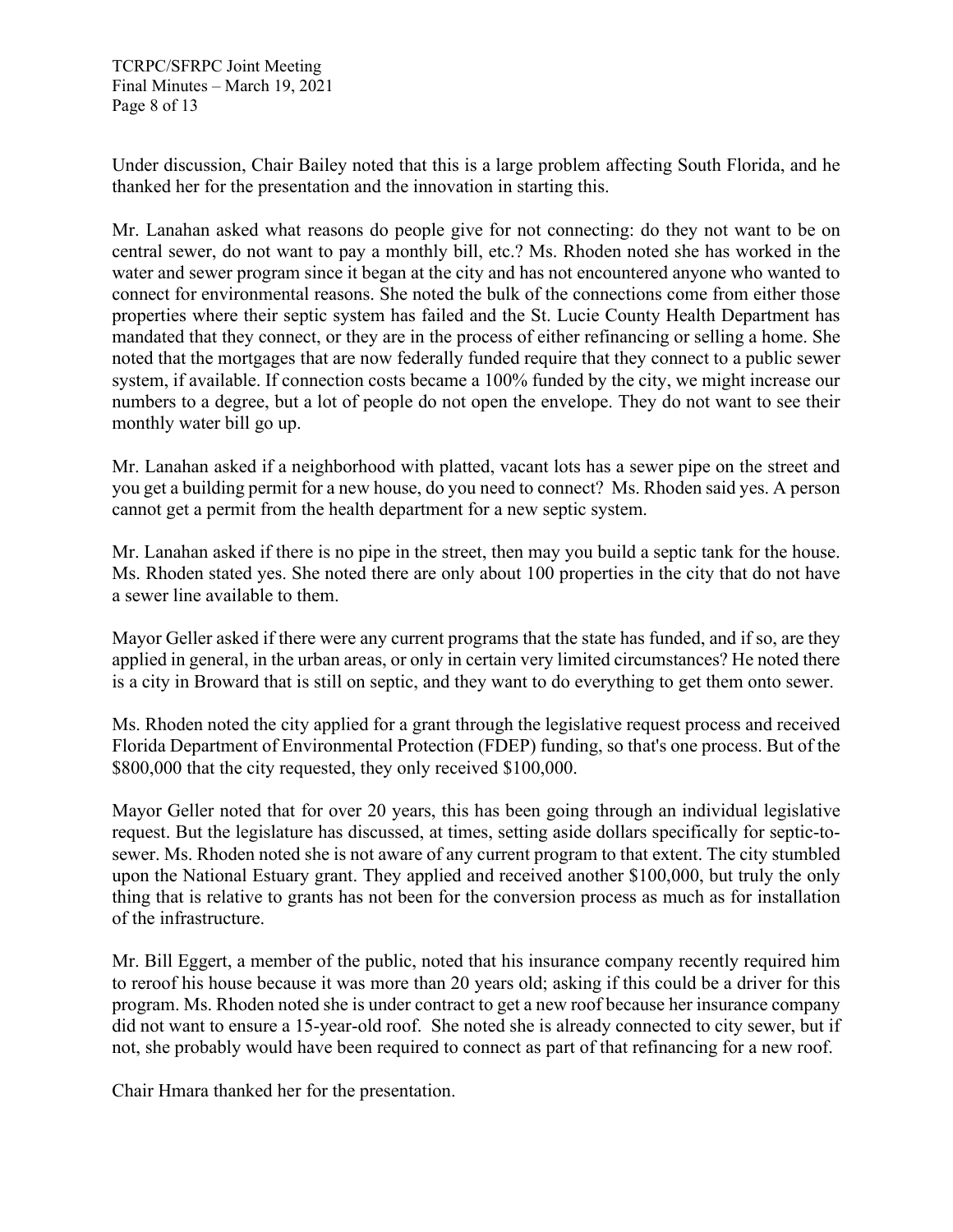TCRPC/SFRPC Joint Meeting Final Minutes – March 19, 2021 Page 9 of 13

#### **Agenda Item 9. Legislative Update**

At the Joint Meeting of the South Florida and Treasure Coast Regional Planning Councils held on October 16, 2020, four resolutions were adopted, reflecting the common concerns of the Councils on significant regional issues. Since that time, and in some cases inspired by the Joint Resolutions, various actions have taken place at the Florida Legislature and elsewhere related to these issues.

a. Coral Reefs (TCSF 20-01)

Mrs. Carballo thanked Joanna C. Walczak and her team at the FDEP; Tom Reiner, Florida Fish and Wildlife Conservation Commission (FWCC); Kathleen Fitzpatrick and other partners that are part of our Coral Task Force that is led by Commissioner Furr and Commissioner Smith, making it a truly seven-county initiative. She also thanked Greg Burns, who is the federal lobbyist for Martin County, who gives updates on what is happening in Washington.

Mrs. Carballo gave an update:

- The Governor's Florida Leads Budget has significant dollars for water resources and specifically includes \$10 million for the Resilient Coastline program, which also can be used for coral reef health, including restoration and monitoring. There was funding last year and again this year.
- Restoring Resilient Reef Acts of 2021. This is House Resolution 160 and Senate Bill 46. Encourage all our legislators to sign on to this legislation and to move it forward.
- The Boards voted at the October meeting to pursue the renaming of the Southeast Florida Coral Reef Ecosystem Conservation Area after Representative Kristin Jacobs, who championed and passed the conservation area legislation. Senate Bill 588 introduced by Senator Book and House Bill 217, introduced by Representatives Hunschofsky and Overdorf have been added to the March 18<sup>th</sup> Special Order Calendar and is poised for passage.
- The Boards instructed Council staff to work with the chairs to send a request to FDEP Secretary Valenstein and Eric Sutton, FWCC director asking them to please make a joint effort by both organizations to take the lead in the creation of a long-term conservation strategy for Florida's Coral reefs a priority. A letter to this effect was sent in December of last year. Receipt was acknowledged and now we are awaiting a reply.
- b. Water and Wastewater Infrastructure (TCSF 20-02).

Mr. Lanahan thanked Mr. Frank Bernardino, Anfield Consulting, for his assistance on this update. He also thanked Mayor Geller and the advisory board.

• In January the Economic and Demographic Research (EDR) Office, released their 2021 Assessment of Florida's Water Resources and Conservation Lands.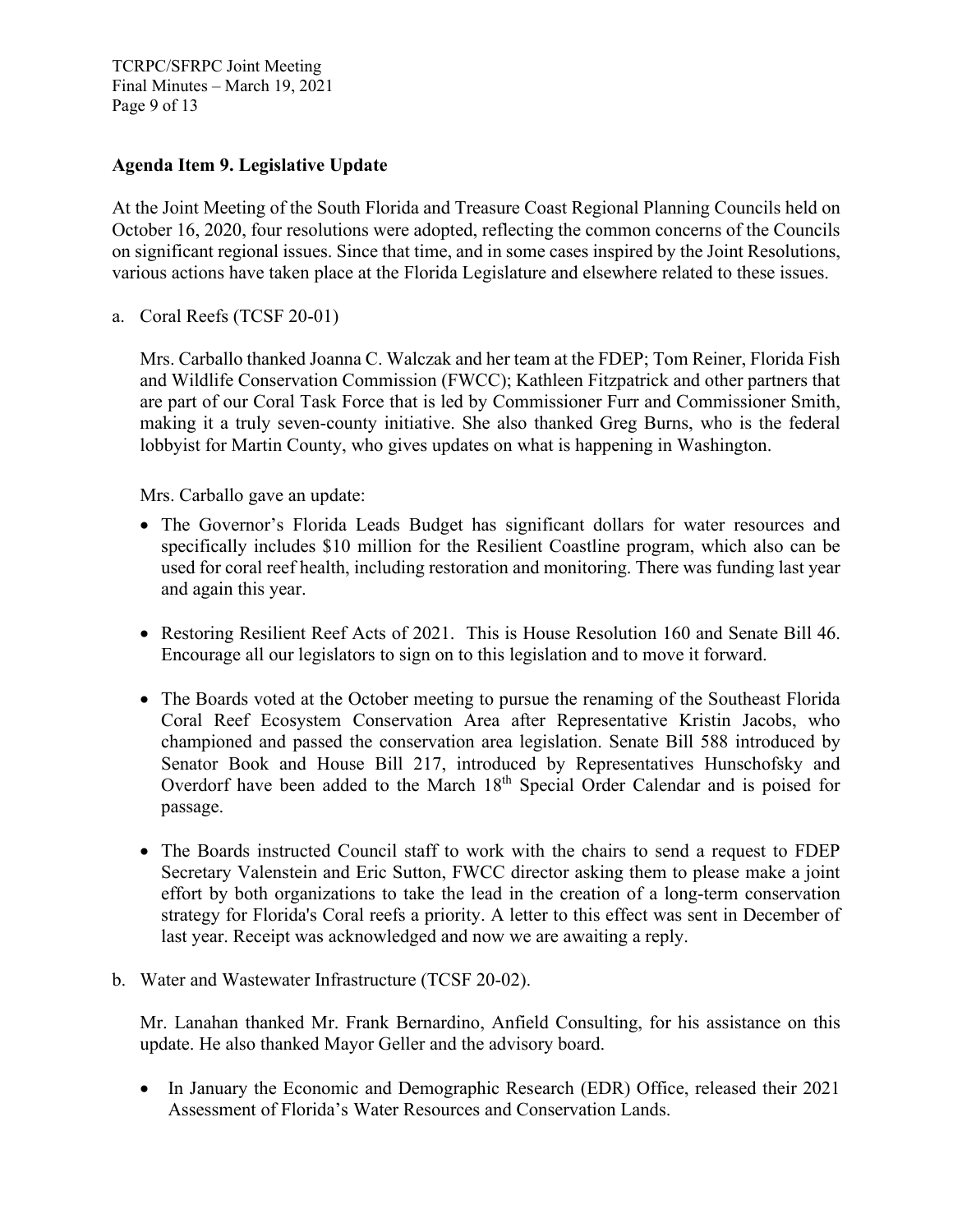- The needs have grown to \$840 million a year to increase over the prior year forecast at \$577 million, and then only \$383 million back in 2019.
- In response to the requests by the RPCs, there have been conversations with the Senate President's office and the House Speaker about commissioning a study to accomplish the goals that the Councils outlined in that joint resolution. It does seem like they would be supportive of it. Once completed, we will be able to take the next step towards the development of a long-term water infrastructure plan.
- The House of Representatives has proposed an expansion to EDRs annual assessment to include short- and long-term flooding and sea level rise, so that would be a new feature to that analysis and would probably make the backlog number higher.
- There is funding for water related items in the Governor's proposed budget: \$360 million for Everglades Restoration, \$150 million for Targeted Water Quality Improvements, \$50 million to restore Florida's world-renowned springs, \$25 million to improve water quality and combat harmful algal blooms, and \$40 million for alternative water supply development. Considering the multi-year funding requests that he has been proposing, we are looking at \$625 million a year. That would be \$2.5 billion invested by the end of his first term in office, which is an increase of over a billion dollars more than in the prior four years.
- Governor DeSantis also recommends a transfer of 19 positions, composing the Environmental Crimes Enforcement Unit, from FWCC to FDEP, which would allow them to bring in the Environmental Crimes Enforcement unit.
- c. Biosolids (TCSF 20-03)
	- Mr. Lanahan noted on June 8, 2018, the TCRPC convened a biosolids Symposium. The FDEP formed a Biosolids Technical Advisory Committee on which we participated. They met through September 2018 to January 2019, with extensive deliberation. Clearly, they identified existing regulations are not accomplishing the goals in protecting the water from nutrients. So, they moved into proposed rule changes.
	- The Technical Advisory Committee moved that process along through 2019. However, they withdrew the rules because Senate Bill 712, the Clean Waterways Act, was adopted, which covered much of the same territory, and then FDEP proceeded into rulemaking based on the new statutes.
	- The proposed amendments were published in December of 2020. On March 1, 2021, the FDEP announced the date for the public meeting, which will be on May 27, 2021.

# **The Clean Waterways Act 2020 (Senate Bill 712).**

During the 2020 Florida Legislative Session, the legislature passed the Clean Waterways Act (Senate Bill 712), sponsored by Senator Debbie Mayfield and Representative Bobby Payne, with broad bipartisan support. Building on the work of the Blue Green Algae Task Force, the Clean Waterways Act addresses a wide range of water quality protection provisions aimed at minimizing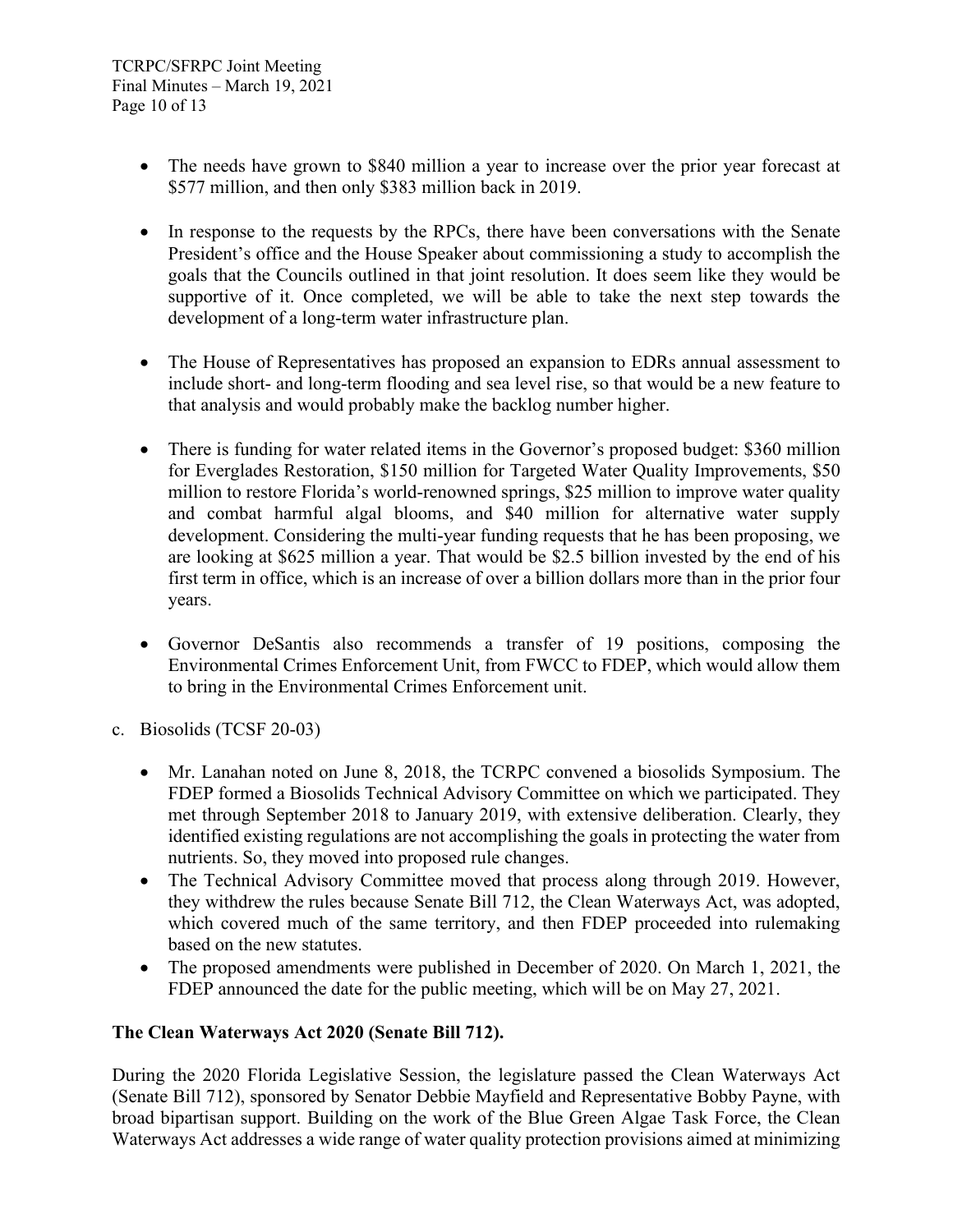the impact of known sources of nutrient pollution on our waterways; realigns the State's resources to enhance protection of the environment; and strengthens regulatory requirements.

Some of the key components of the Clean Waterways Act are:

- 1. Regulation of septic tanks as a source of nutrients. Transfer of oversight of septic tanks from the Department of Health to the DEP.
- 2. Requirement for contingency plans for power outages at wastewater treatment plants to minimize discharges of untreated wastewater.
- 3. Provision of financial records from all sanitary sewer disposal facilities so that the DEP can ensure funds are being allocated to infrastructure upgrades, repairs, and maintenance that prevent systems from falling into a state of disrepair.
- 4. Requirement for detailed documentation of fertilizer used by agricultural operations to ensure compliance with Best Management Practices and aid in evaluation of their effectiveness.
- 5. Requirement for updating stormwater management rules and design criteria to improve the performance of stormwater drainage systems, with a special emphasis on nutrient management.
- d. Affordable Housing (TCSF 20-04)

Mrs. Carballo thanked the Florida Housing Coalition for the information that was taken from their webinar. She noted that Governor DeSantis has recommended full appropriation of funds from the FY 2021-22 budget, and they are working with our legislators in Tallahassee to make sure that they appropriate the full funding.

The passing of Senate Bill 510 by Senator Hooper and House Bill 13 by Representatives Killebrew and Silvers would protect the trust funds going forward to prevent them from being swept into the general revenue.

American Rescue Plan Act:

- \$27 billion for emergency rental assistance (in addition to the \$25 billion passed in December 2020).
- \$21 billion through Coronavirus Relief Fund (available through 2025).
- \$5 billion for housing vouchers (available through 2030).
- \$100 million for rural households, homelessness assistance, foreclosure assistance, utility assistance, as well as some money for housing counseling and fair housing.

Mrs. Carballo pointed out the projected State Housing Initiatives Partnership (SHIP) funding for this year is in the meeting package and for year 2022, it will give the SHIP estimates for each jurisdiction and when these funds will be available.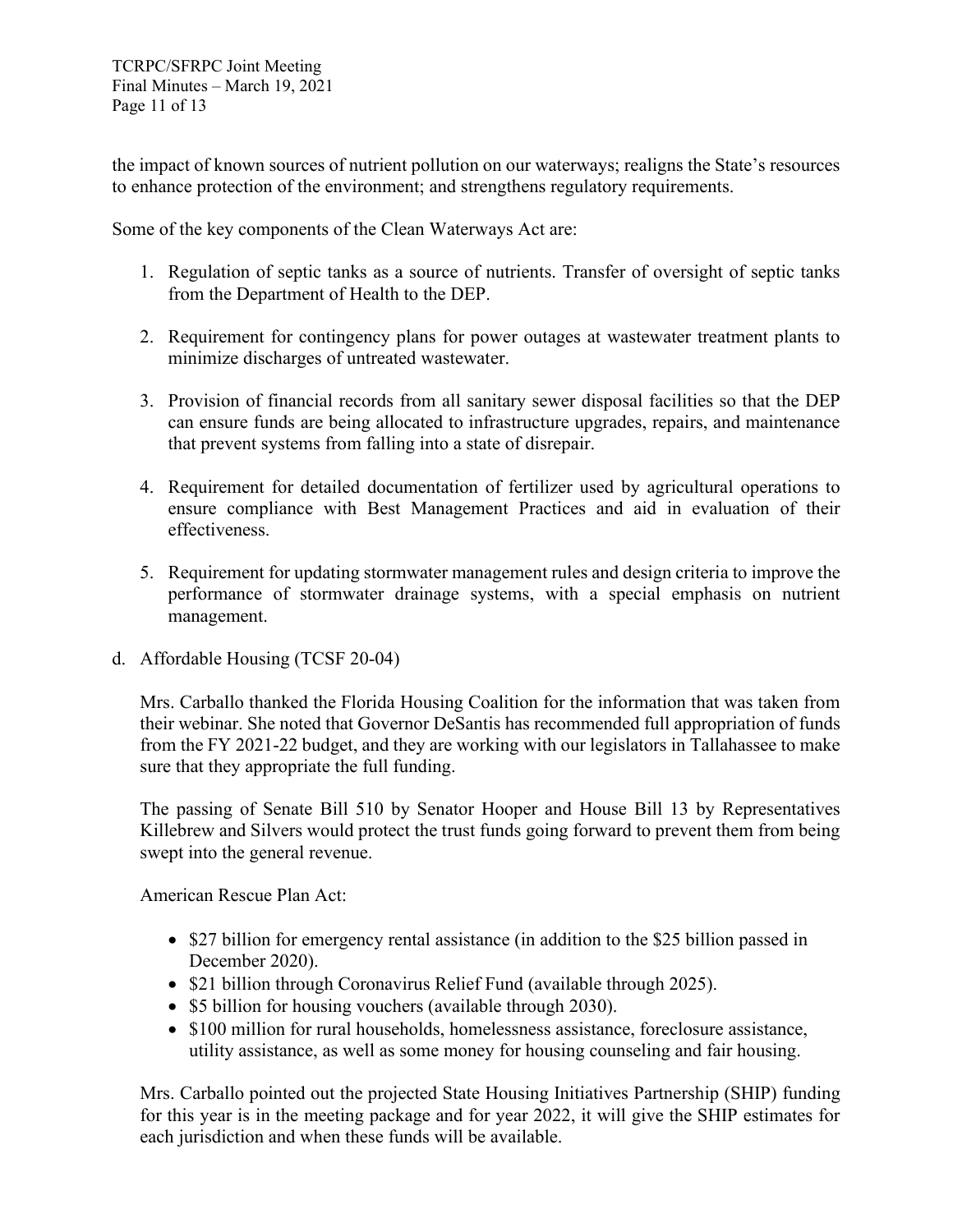Ms. Ellen Kendall asked when these funds would be available. Mrs. Carballo stated that some of the funds would be available after the budget was completed. She noted that the webinar said that while the housing funds are already in the budget and ready to be released, the full appropriation for the two programs will not be transferred until 2022, but typically the money is appropriated.

e. Additional Updates

*Update from Mayor Daniella Levine Cava, Miami-Dade County:* Mayor Cava thanked Chair Bailey and Chair Hmara for the opportunity to speak at this meeting. She noted that she served on the SFRPC for many years and mentioned the successful collaborations of the two RPCs that started almost eight years ago. The preparation of the Seven50 Plan, supported by US Department of Housing and Urban Development, EPA, and FDOT, and all seven counties, is here today providing a framework for many of the issues. She stated we are a region and must behave as one and be responsible for the resources of the region.

She also noted they recently launched a sea level rise strategy in Miami-Dade County with the leadership of our Chief Resilience Officer, James Murley. These federal water projects, particularly affect all of us and we need to continue to advocate together to protect our vulnerable environment. Additionally, she thanked Dr. Jennifer Jurado for her leadership on the Southeast Florida Regional Climate Change Compact.

Mayor Cava continued that though there are immediate issues with the Central and Southern Florida Flood Project (which are being addressed), disappointingly, the project did not get funding for the re-study this year, but she will double down with the other county mayors to ensure funding is approved going forward.

She indicated the current shared priority with Miami-Dade County is the regional interest and need to reduce pollution from septic tanks that end up in our bays and estuaries. She stated the Broward Commission is working with the support of the State Legislature to create a Biscayne Bay Watershed Management Advisory Board, and one of the major focuses of this initiative is the conversion of our most vulnerable septic tanks, which have been mapped out to show the ones that become inoperable with rising seas to countywide sewer. Monroe County paved the way, so she is hopeful that not only will they have state funding for these efforts, but through the American Rescue Plan will also have federal funding for these efforts.

Mayor Cava noted they are actively lobbying in Tallahassee and Washington, since they are a mega region of six million plus people and a recognized leader on many of these issues and deserve their fair share of the funding from the state and federal government.

*Update on Senate Bill 62 by Chair Hmara:* The bill was passed by one committee in the Senate and not yet scheduled for any others, and there is no House companion bill. He thanked Senators Cruz, Polsky and Powell for their support in opposing this bill that would remove regional planning councils from the Florida Statutes. He thanked Commissioners O'Bryan and Smith and Chair Bailey for going to Tallahassee to testify before the Senate